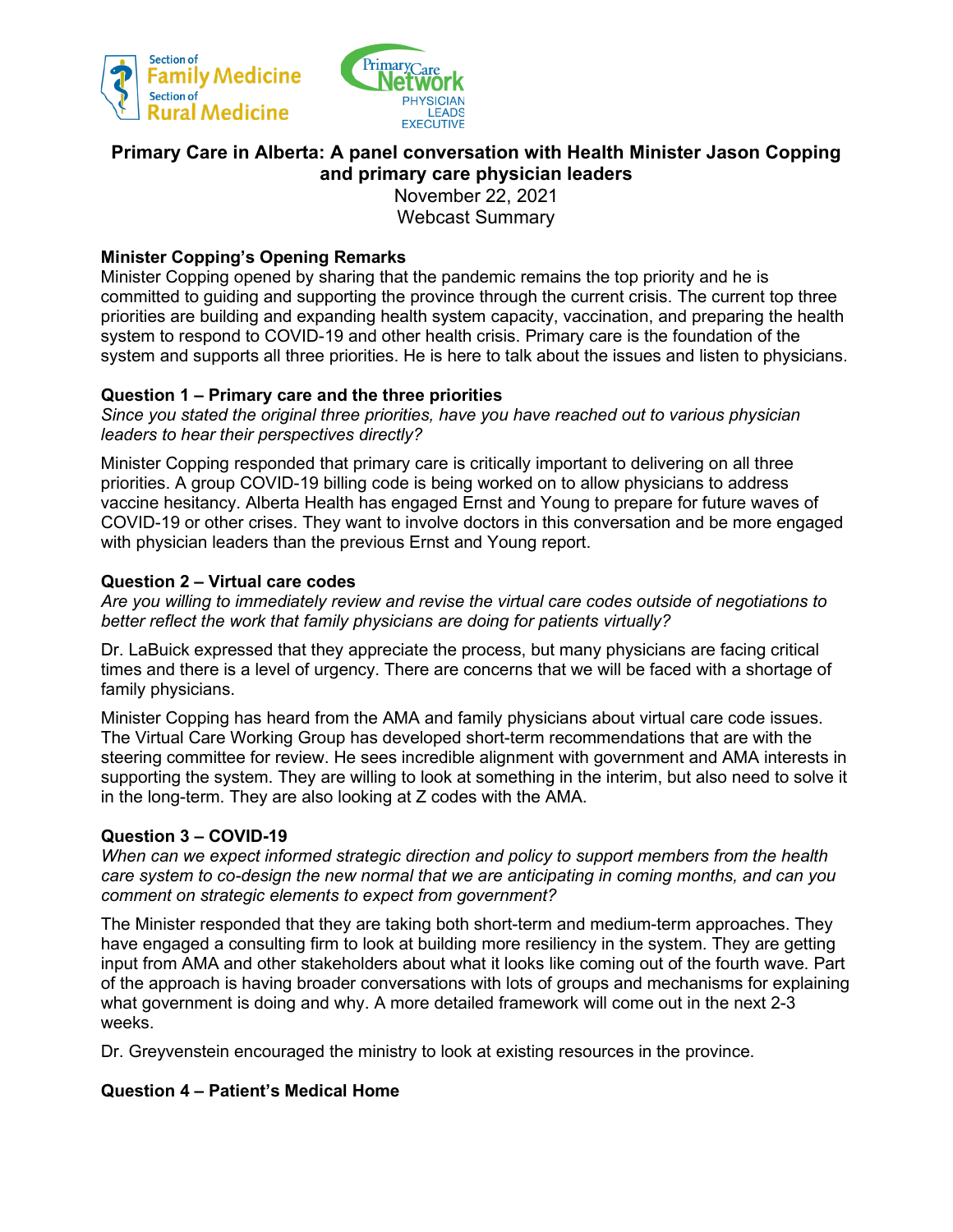#### *What supports will you make available to assist physicians in moving towards a comprehensive medical home model?*

Dr. Bahler expressed that it's scary when they hear the ministry talk about new models of care. It's important to lean on experts in the province in discussions moving forward.

Minister Copping views primary care in a medical home model as the foundation of the system and recognizes funding is required to support the model. Zone PCN Committees are setting up zone service plans. The Minister recognized that he doesn't have all the answers and is interested in what the panel see as the gaps.

## **Question 5 – Recruitment/retention**

*What are your plans to address the overall shortage of family doctors in Alberta?*

Dr. Myhr commented that it is imperative there are discussion with the right stakeholders and that it is impacting regional centres like Lethbridge, and we will see long term impacts on patients.

Minister Copping expressed that this is a complex problem that is impacting healthcare professionals across the spectrum. They are looking at a variety of solutions including expanding training programs, locums, workforce planning and paying for school for with the expectation of returning to the community. There isn't a one size fits all and certain communities will have different approaches and needs. This is critical to the future of the system.

# **Question 6 – Funding for Primary Care Networks (PCNs)**

*What is your plan to address funding inequities between rural and urban PCNs?*

Dr. Greyvenstein commented that this has been a topic at provincial tables for months and it is reassuring to hear the Ministers response and that there is a willingness to participate and codesign.

The Minister responded that the government supports PCNs, and we need to sit down to figure out how to support them. He understands that there is an issue, and we need to be wary about how we recognize the different needs of PCNs while providing effective care and fiscal sustainability. The Provincial PCN Committee could be a mechanism to identify the issues and potential solutions.

## **Question 7 – Primary care and Alberta Surgical Initiative (ASI)**

*How can you ensure that there are consistent opportunities for primary care input into ASI, and that we have appropriate resources allocated to carry out our role in this project?*

The Minister responded that primary care plays an important role in ASI. It's not just about building surgical capacity, but also building capacity within the current system. There are already touch points in place to get input into strategy development and there is a role for primary care to provide input on the five key strategies. He asked for the panelists feedback on whether the supports are sufficient and if there has been enough involvement.

Dr. Letwin expressed that it's critical to bolster supports in PCNs beyond co-design. Dr. Bahler commented that he would also like to see more strategic consultation. Implementation supports are critical, and it is difficult to engage practices that are crumbling and destabilized

## **Question 8 – Electronic Medical Records (EMR) in community offices**

*Will there be an opportunity for the ministry to support physicians in obtaining an agreement with EMR vendors?*

Dr. Greyvenstein expressed that it's difficult for physicians to get what they need from vendors. Dr. LaBuick shared there is no integration into EMR systems such as Connect Care and Netcare, and there needs to be a commitment to continuity of information.